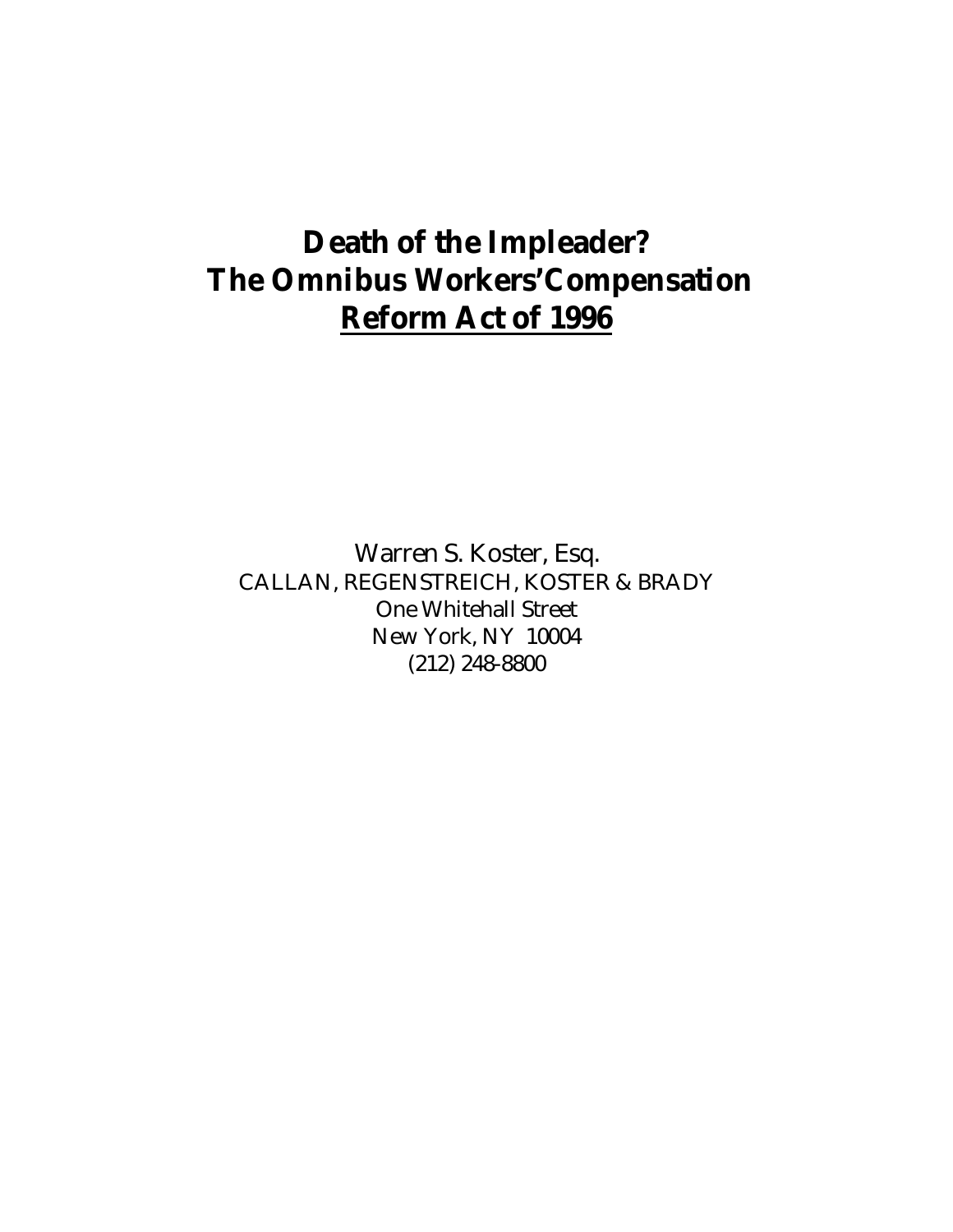### **Introduction**

This memorandum will describe the recent changes to New York State's Workers Compensation Law and its repercussions on the viability of third-party actions against plaintiff's employer.

#### **Background**

Section 2 of the Omnibus Workers Compensation Act of 1996 amends section 11, the Alternative Remedy provision. **Johnson v. Space Saver Corp***.,* 656 N.Y.S.2d 715 (1997). The motivation for this amendment is clear from the legislative history of the bill. As stated on the Assembly floor by the Act's principal sponsor, Majority Leader Michael Bragman, just minutes before the Assembly vote on then bill (H) 11331, the Omnibus Act was designed to protect the interests of New York State's workers while addressing the spiraling cost of Workers' Compensation insurance paid by the State's businesses. See, N.Y. S. Assembly floor debate transcript, July 12, 1996, at 622.

 The New York Assembly Majority Task Force on Workers' Compensation Report indicates that for six consecutive years prior to 1993, premiums experienced doubledigit increases, costing the state thousands of jobs. Majority Leader Bragman noted that the ability of defendants to implead employers, so-called Dole liability, accounted for 6.4 percent of the cost of Worker's Compensation insurance. Transcript, 622-23. In order to encourage business to remain in, and relocate to, New York, the legislature perceived the need for an immediate reduction in Workers' Compensation premiums so as to make New York competitive with other states. According to the sponsors, the bill's passage was expected to do just that, effecting a reduction in the Dole percentage from 6.2 to 3.1 percent, saving employers close to \$300 million per year and providing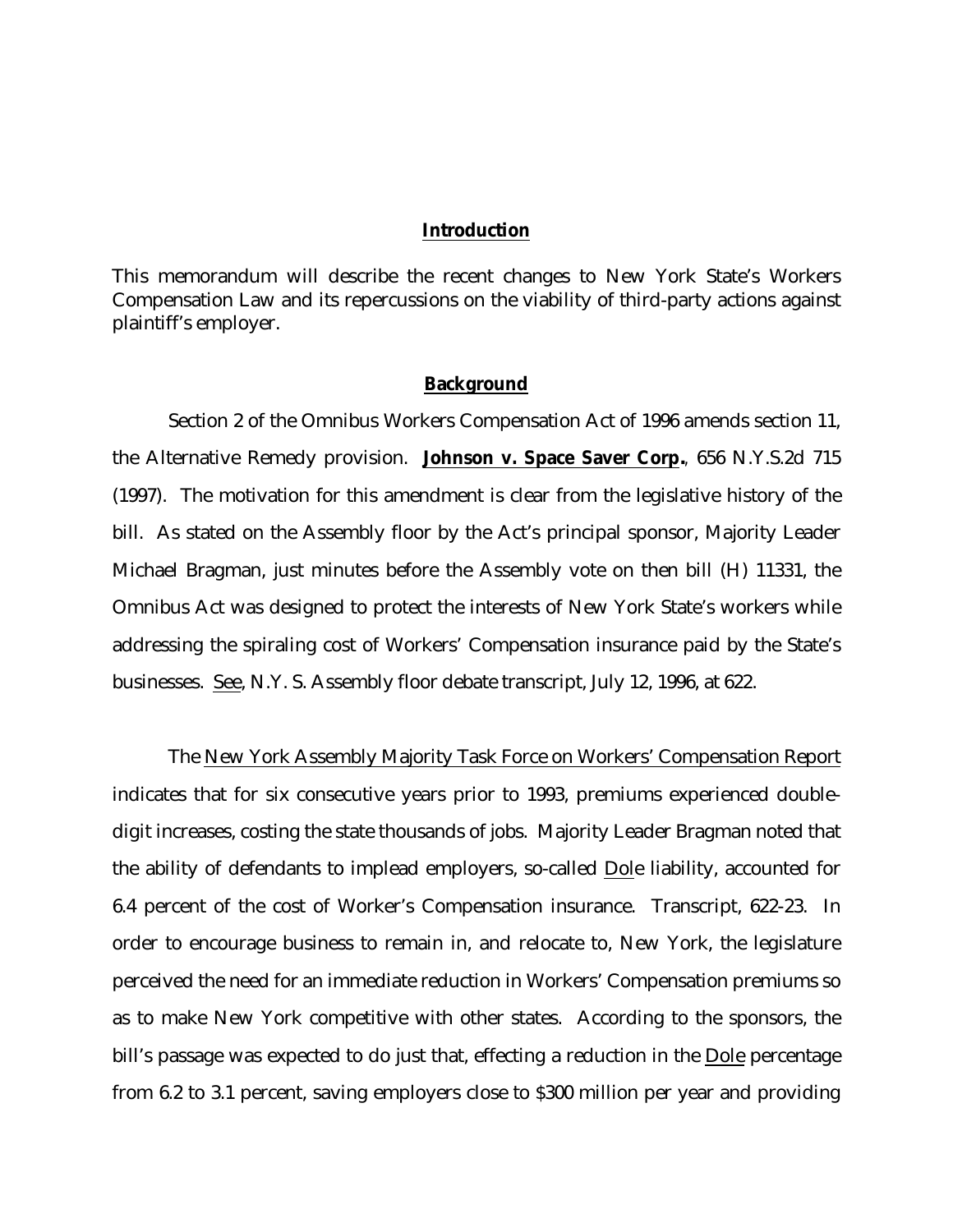insurance carriers with an approximate \$1 billion benefit from premiums paid for Dole liability in the past decade. Transcript, 622-23, *Majewski v. Broadalbin-Perth Central School District*, *169 Misc.2d 429 (1996), 653 N.Y.S.2d 822, 826, Gary Spencer, "Workers' Comp Reforms Held not Retroactive", NYLJ, July 11, 1997.* 

 The bill employed three methods to limit the section 11 Alternative Remedy. First, the right to implead an employer would be reserved for cases where an employee suffered a "grave injury". Second, common law basis of liability would be eliminated, leaving the statute as the principal basis of a cause of action. Lastly, limits would be placed on contractual indemnification.

 While the Omnibus Act significantly reduced employers' future exposure to third party contribution claims, the legislature stopped well short of a comprehensive bar on these third party suits. What emerged from the Assembly was not a statute that excised *Dole v. Dow*, codified in Article 14 of the CPLR, from New York jurisprudence, but instead a less restrictive Act aimed at reducing, but by no means eliminating, the cost associated with Dole liability.

#### **"Grave Injury"**

The revised statute now reads as follows:

"An employer shall not be liable for contribution or indemnity to any third person based upon liability to injuries sustained by an employee acting within the scope of his or her employment for such employer unless such third person proves through competent medical evidence that such employee has sustained a "grave injury" which shall mean only one or more of the following: death, permanent and total loss of use or amputation of an arm, leg, hand or foot, loss of multiple fingers, loss of multiple toes, paraplegia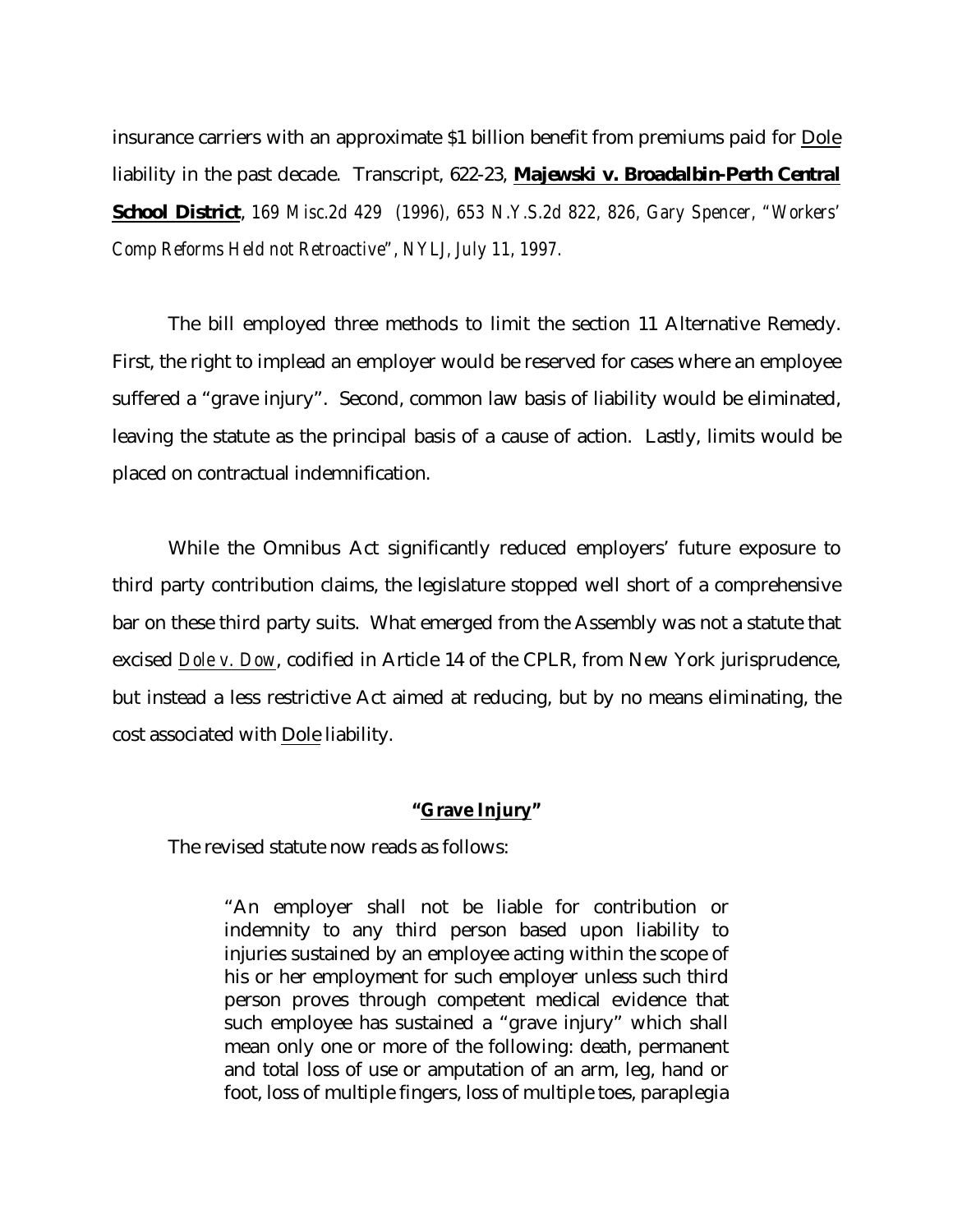or quadriplegia, total and permanent blindness, total and permanent deafness, loss of nose, loss of ear, permanent and severe facial disfigurement, loss of an index finger or an acquired injury to the brain caused by an external physical force resulting in permanent total disability." Chapter 635, McKinney's Session Laws 1996, Omnibus Workers' Compensation Reform Act of 1996, Section. 11

 In the litigation that has occurred up to this point, defendants have paid little attention to the threshold "grave injury" issue, focusing instead on the application issue, which is discussed in detail below. However, once the temporal applicability of the statute is determined, litigation over the boundaries of "grave injury" will surely begin.

 Some of the injuries characterized by the statute as "grave" are clear-cut, like death and paraplegia. Others, like "acquired brain injury" and "severe facial disfigurement", will surely be open to interpretation. In fact, this interpretive dilemma has the potential to turn the statute into a legal quagmire similar to what exists under Article 51 of the Insurance Law concerning the serious injury threshold in motor vehicle accident cases. The new statute sets no guidelines as to the extent of amputation or the degrees of loss: above the elbow, below the knuckle? While the terms "permanent and total" are used with "loss of use", they do not appear to refer to amputation. It is clear that litigation similar to that of the no-fault "serious injury" threshold will follow, and the specificity and statutory construction of the "grave injury" standard will compound the problem.

 In one of the more interesting twists, the Act places the burden of proof on the defendant (the "third person" as defined in the statute) to demonstrate by competent medical evidence that the employee has suffered a "grave injury" within the meaning of the statute. In order for defendants to be able to pursue the employer for contribution,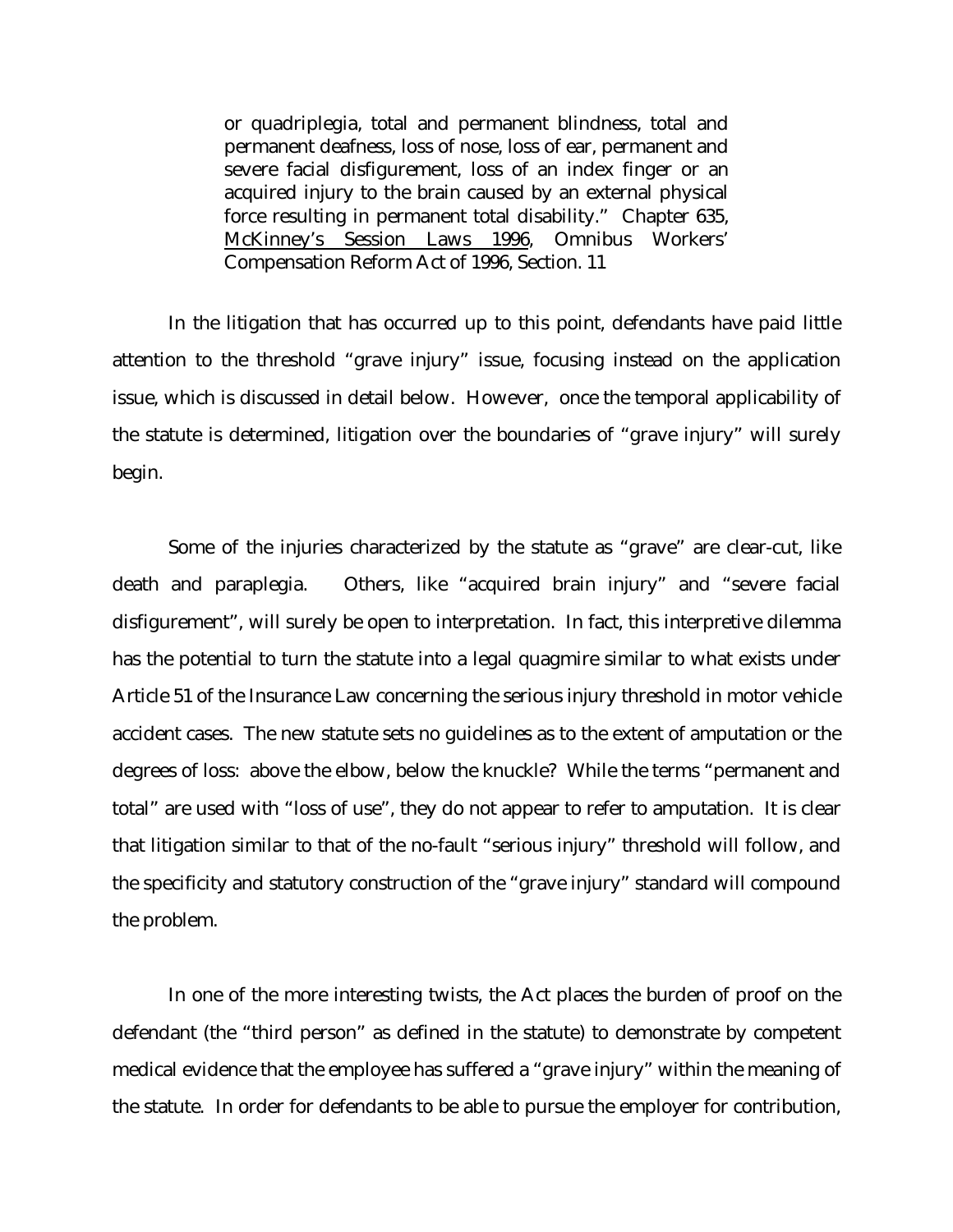they will be forced to argue that the injury inflicted on the plaintiff was "grave". This could even entail the defendant characterizing the injury to plaintiff as worse than alleged by the plaintiff himself, with the hopes of the injury qualifying as "grave".

 The question would then be whether, in making the initial argument that the injury was "grave" in order to bring the employer into the litigation as a third party, the defendant would be estopped from reversing his position at trial. If not, a defendant will have to decide what is more valuable, contribution from the employer or the possibility of defeating plaintiff's suit.

 The "grave injury" threshold provides important protection to the employer seeking to avoid third-party lawsuits. The injuries listed in the statute as a condition precedent to a third-party suit are severe. As a practical matter, the vast majority of plaintiffs do not sustain injuries that would meet the definition of a grave injury.

### **Common Law Indemnification**

 The Omnibus Act expressly eliminates any common law cause of action. Under the common law, the right to indemnity arose when there was an express agreement to indemnify or when the law implied the existence of such an agreement as warranted by the circumstances. N.Y.Jur.2d, § 1401.09 p. 14-24. This provision of the Act apparently applies only to the latter situation, as the Act contains a separate, narrow provision for pre-existing indemnity contracts.

This change in the law represents a significant departure from Dole. In cases following that decision, the Court of Appeals made clear that while Dole affected the right of contribution, it was not intended to overturn principles of common-law indemnification. *Rogers v. Dorchester Associates, 32 N.Y. 2d 553, 347 N.Y.S.2d 22, 300*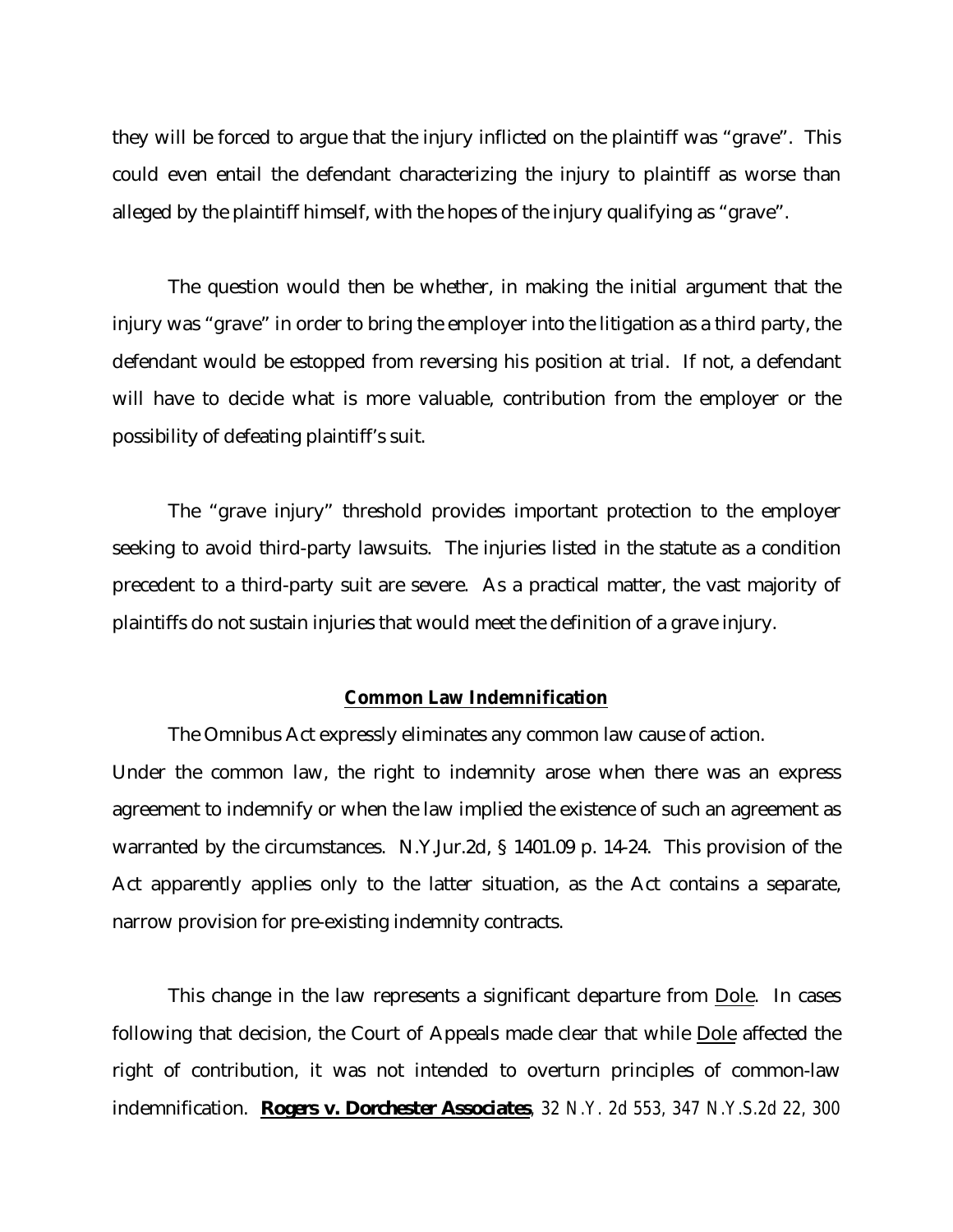*N.E.2d 403 (1973)*. In addition, section 1404 of the CPLR "expressly insures that nothing in Article 14 'shall impair any right of indemnity. . . under the law'." CPLR Article 14, §1404, practice comments C1404:2, p. 193.

 However, the Omnibus Act did have in mind the overturning of common law basis of indemnity as is stated quite explicitly in section 11, excerpted above. The statute states that the liability of an employer is exclusive, barring claims at "common law or otherwise". This reflects the deep dissatisfaction of third-party claims under Dole and the intention of the drafters of the Omnibus Act to limit the alternative remedy.

#### **Contractual Indemnification**

"For purposes of this section the terms "indemnity" and contribution" shall not include a claim or cause of action for contribution or indemnification based on a provision in a written contract entered into prior to the accident or occurrence by which the employer had expressly agreed to contribution to or indemnification of the claimant or person asserting the cause of action for the type of loss suffered". Chapter 635, McKinney's Session Laws 1996, Omnibus Workers' Compensation Reform Act of 1996, Section. 11

 This provision represents an acknowledgment of both business and legal realities. From the legal perspective, the Act would have run head-first into the contracts clause, Article I, the section 10 of the U.S. Constitution, ["No State shall. . . pass. . . any Law impairing the Obligation of Contracts"] had it attempted to void existing indemnification contracts.

 However, the legislature was able to place requirements on contracting parties and specify under what circumstances contracts for indemnification would be